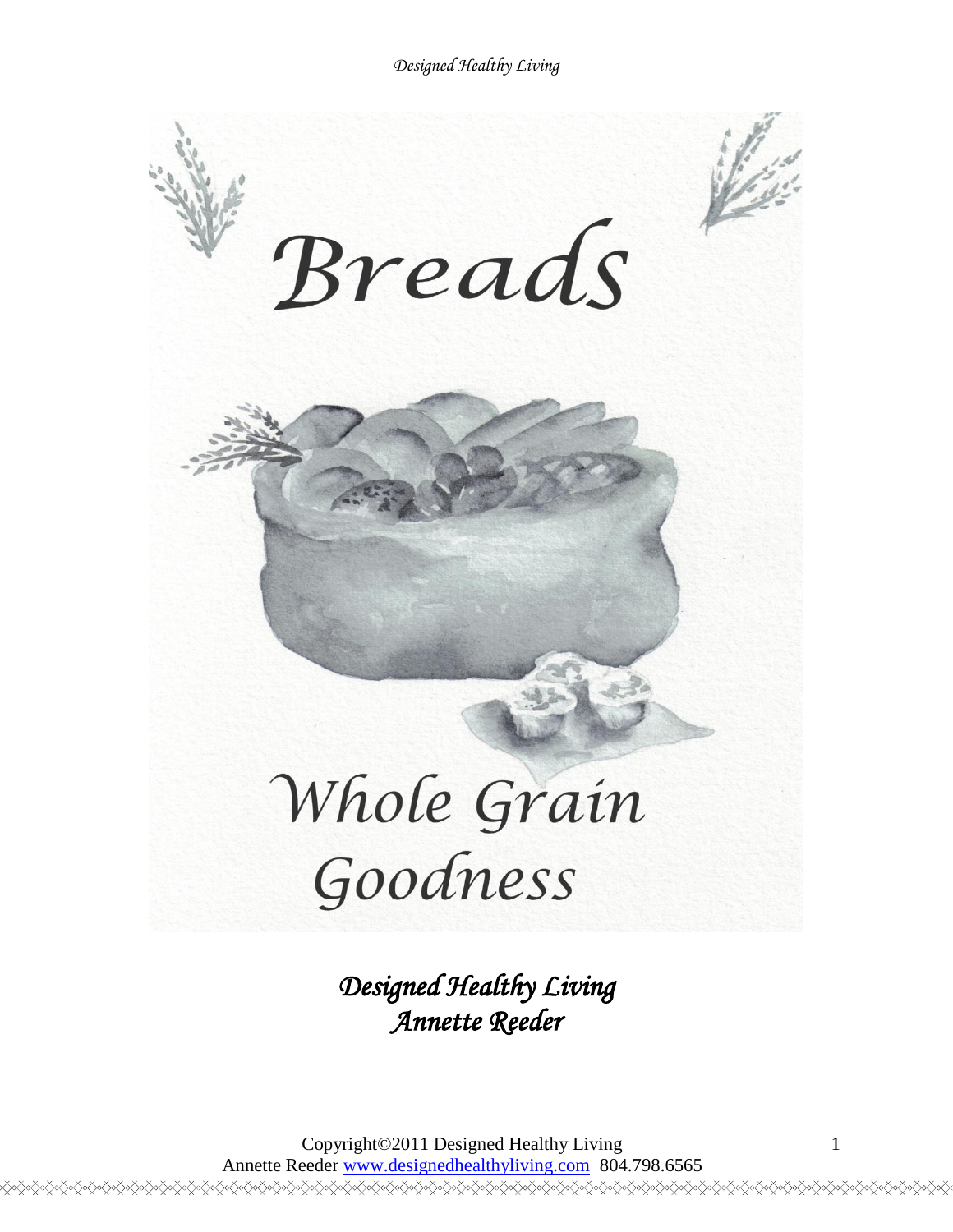# **History of White Flour**

 Warm rolls, hot biscuits, hearty pancakes; great tasting bread has been in our diets since the beginning. Then along came the "low carb" diets giving bread a bad name. What is the real truth? Let's look at how the wheat grain contributes to good health while white flour deteriorates our health.

 The wheat kernel was created, as well as other grains, to be stored perfectly packed with abundant nutrients. Once the kernel is broken by milling, the nutrients begin to oxidize. Within about 72 hours over 90% of all nutrients are virtually gone. The absence of these nutrients and the bulk of the fiber is the cause of suffering from health problems such as the ones listed on the Fiber Analysis.

 When the wheat kernels are milled into white flour, the bran and the germ are removed. Only the endosperm remains in white flour. The removal of these nutrients is reflected below. This process of removal allows the bleached white flour to be stored indefinitely. \*\* Any bread that can be displayed on a grocery store shelf has had the vital nutrients removed or they would go rancid and cause the bread to smell and mold.

| Whole Wheat Flour | Loss in White Flour |
|-------------------|---------------------|
| Thiamine (B-1)    | 77%                 |
| Riboflavin (B-2)  | 67%                 |
| Niacin (B-3)      | 81%                 |
| Pyridoxine (B-6)  | 72%                 |
| Choline           | 30%                 |
| Folic acid        | 67%                 |
| Pantothenic acid  | 50%                 |
| Vitamin E         | 86%                 |
| Chromium          | 40%                 |
| Manganese         | 86%                 |
| Selenium          | 16%                 |
| Zinc              | 98%                 |
| Iron              | 75%                 |
| Cobalt            | 89%                 |
| Calcium           | 60%                 |
| Sodium            | 78%                 |
| Potassium         | 77%                 |
| Magnesium         | 85%                 |
| Phosphorus        | 91%                 |
| Molybdenum        | 48%                 |
| Copper            | 68%                 |
| Fiber             | 89%                 |

Vitamins: B-1, B-2, B-3, iron and folic acid are added to white flour in synthetic form by a process called enrichment.

Many of the foods we now eat for convenience are literally making us sick because they are devoid of fiber and nutrients that are essential to health. Yet, life-giving whole foods are available. With the purchase of a grain mill and baking your own bread your family will discover many positive results including eliminating the craving for sweets and no more constipation (a very common problem, over 90% of Americans suffer from this inconvenience).

 Once you decide to make your own bread and bread products, your food budget will be less. The initial investment of a grain mill and perhaps a Bosch mixer will soon be forgotten when you taste the homemade goodness of fresh bread. The cost of home made bread will be approxiamtely\$1.00 per loaf. The savings, combined with the taste plus the health benefits make it a wise decision for you and your family.

Copyright©2011 Designed Healthy Living

Annette Reeder www.designedhealthyliving.com 804.798.6565 <sub></sub>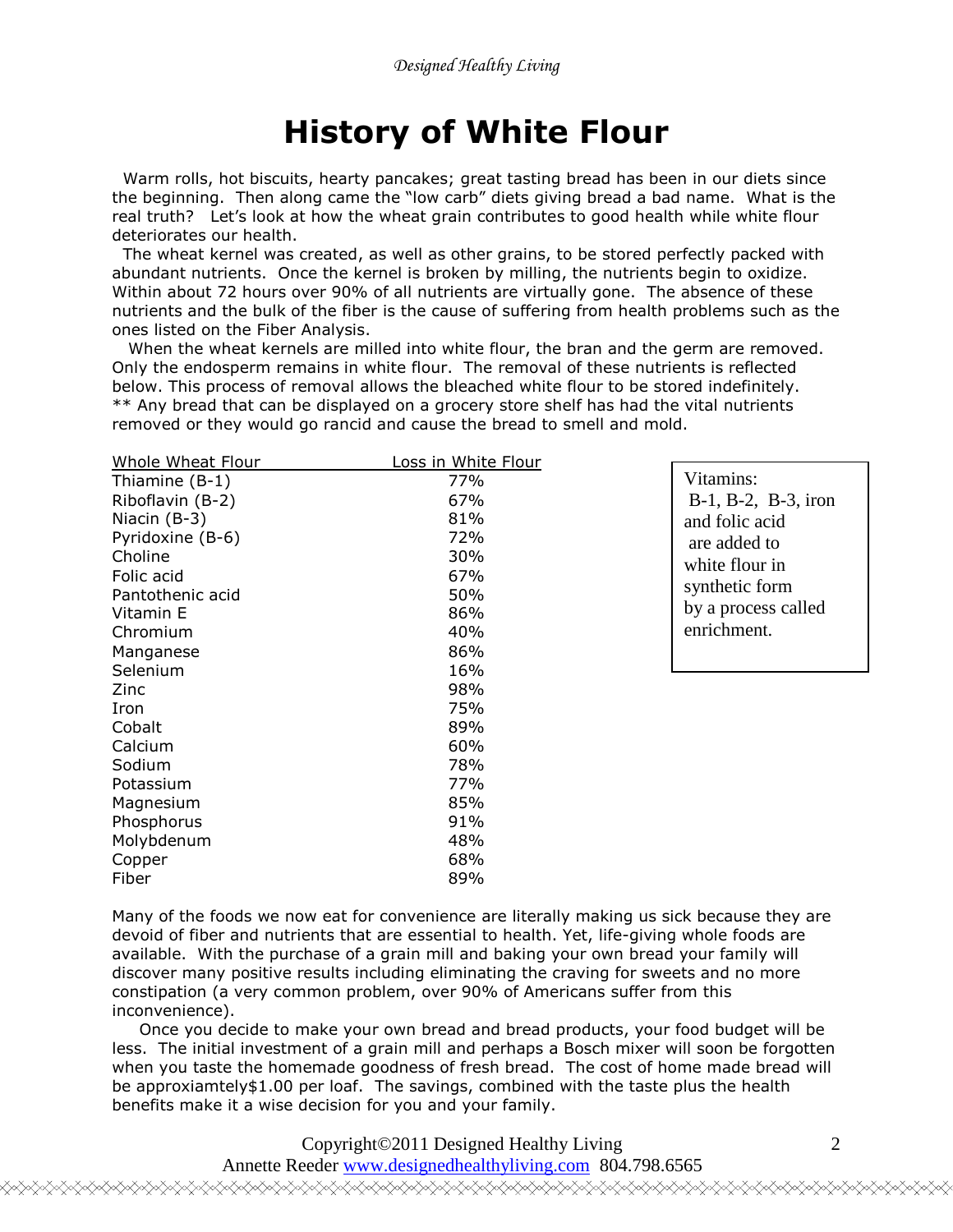

# **A Fiber Analysis**



| <b>INSOLUABLE FIBERS</b>                                                                                                                                                                            | <b>SOLUABLE FIBERS</b>                                                                                                                                                                                                                                 |
|-----------------------------------------------------------------------------------------------------------------------------------------------------------------------------------------------------|--------------------------------------------------------------------------------------------------------------------------------------------------------------------------------------------------------------------------------------------------------|
| <b>Food Sources</b>                                                                                                                                                                                 | <b>Food Sources</b>                                                                                                                                                                                                                                    |
| Bran of whole grains:<br>wheat bran<br>corn bran<br>rice bran<br>Legumes<br>Assists digestive regularity<br>contributing to the<br>prevention and regulation<br>of:<br>Appendicitis<br>Colon cancer | Oats (bran)<br><b>Dried fruits</b><br>Apples, pears (flesh)<br>Membranes of oranges<br>Most vegetables<br>Seeds, Barley, Spelt<br>Helps regulate appropriate<br>blood sugar and cholesterol<br>levels contributing to<br>prevention and regulation of: |
| Constipation<br>Crohn's disease<br>Diverticular disease<br>Hemorrhoids<br>Hiatal hernia<br>Obesity<br>Spastic colon<br>Ulcerative colitis<br>Varicose veins                                         | Coronary heart disease<br><b>Diabetes</b><br>Gallstones<br>High blood pressure<br>Hypoglycemia                                                                                                                                                         |
| Cellulose is a form of fiber<br>from the foods listed above<br>that forms mucus in the<br>intestine, destroying the<br>parasite that causes irritable<br>bowel syndrome.                            | Recent studies show that rice<br>and barley bran lower<br>cholesterol, perhaps not<br>because of the fiber, but<br>because of antioxidant<br>properties in the oil of the<br>grain.                                                                    |

╳╳╳╳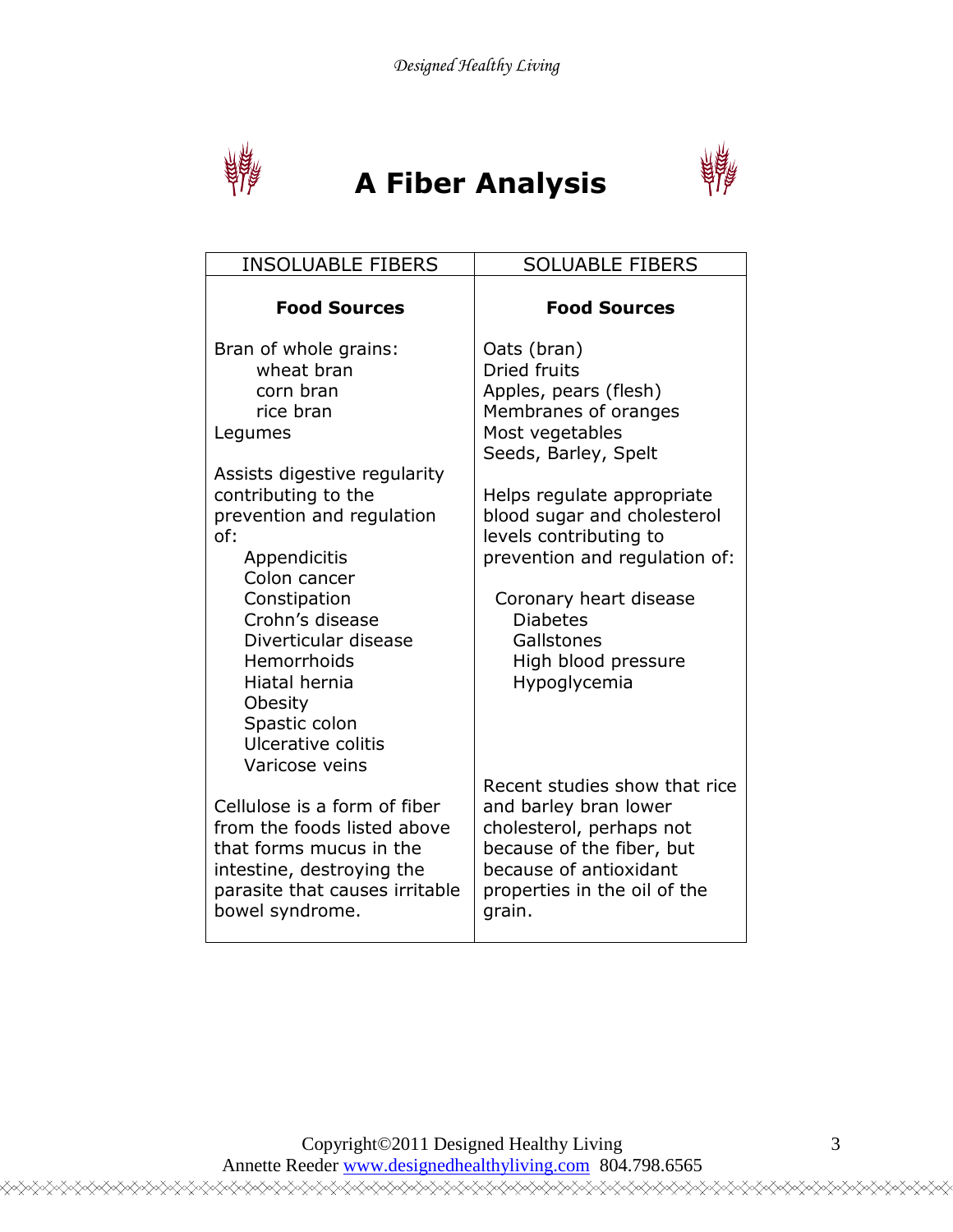## Getting Started Making Bread

What you need to get started with mixer mixing:

- Bosch Universal- my favorite better than Kitchen Aid,
- Nutrimill (I like this better then the Wondermill or Whisper Mill)
- 4 of the 8 inch waffle weave or stainless steel loaf pans Norpro is a common brand name – comes in various sizes
- Yeast the vacuum packed professional yeast is most economical choice
- Real Salt least processed brand of sea salt and loaded with trace minerals.
- Dough scraper- makes it fun and easy to work with dough
- Heavy duty bread bags (washable, reusable)
- Wheat: Hard Red, Hard White, Soft White pastry, other options could be Spelt, Kamut, etc.
- Gamma Lid tight sealing lid for years of protecting your wheat and your fingers.
- Optional Ingredients: Vital Wheat Gluten and Dough Enhancer

#### What you need to get started with a bread machine:

- Nutrimill
- Zojuirishi (programmable horizontal loaf)bread machine
- Package of yeast
- Real Salt

 Heavy duty bread bags Wheat

#### What you need to get started with hand kneading:

- Nutrimill
- Package of yeast
- Real Salt
- Heavy duty bread bags
- One dough scraper
- Wheat

## Cost of Bread SAVINGS WORKSHEET

| Ingredient        | Weight    | <b>Total</b><br>ingredients<br>costs | <b>Unit Cost</b> | <b>Amount</b><br><b>Used</b> | <b>Total Batch</b><br>Cost |
|-------------------|-----------|--------------------------------------|------------------|------------------------------|----------------------------|
| Wheat             | 25 pounds | \$19.75                              | .79 lb.          | 5 pounds                     | \$3.95                     |
| <b>Honey</b>      | 3 pounds  | \$11                                 | $$3.66$ lb.      | 8 oz.                        | \$1.83                     |
| Oil               | 48 oz.    | \$3.50                               | .08 oz.          | 5 oz.                        | .40                        |
| <b>Salt</b>       | 26 oz.    | \$1.00                               | .04 oz.          | 1 oz.                        | .04                        |
| Yeast             | 16 oz.    | \$4.00                               | .25 oz.          | .7 oz.                       | .20                        |
| Dough<br>enhancer | 16 oz.    | \$6.00                               | .38 oz.          | .6 oz.                       | .24                        |
| <b>Gluten</b>     | 27 oz.    | \$8.00                               | $.30$ oz.        | .7 oz.                       | .21                        |
| <b>Total</b>      |           | \$53.50                              |                  |                              | \$6.87 for 5               |
|                   |           |                                      |                  |                              | loaves                     |

**Average loaf of healthy store bought bread in your area \$ \_\_\_\_\_\_\_\_\_\_\_\_\_\_\_\_\_\_\_\_\_**

**Subtract \$ \_1.37\_\_**

**(\*this figure is total cost per loaf. Cost per loaf divided by the # of loaves)**

**Average Savings per loaf \$ \_\_\_\_\_\_\_\_\_\_\_\_\_\_\_\_\_\_\_\_\_**

**Divide the cost of your Bosch by the average savings per loaf to figure out how many**  loaves you would need to make to pay for your Bosch \$

Copyright©2011 Designed Healthy Living

Annette Reeder www.designedhealthyliving.com 804.798.6565 <del></del>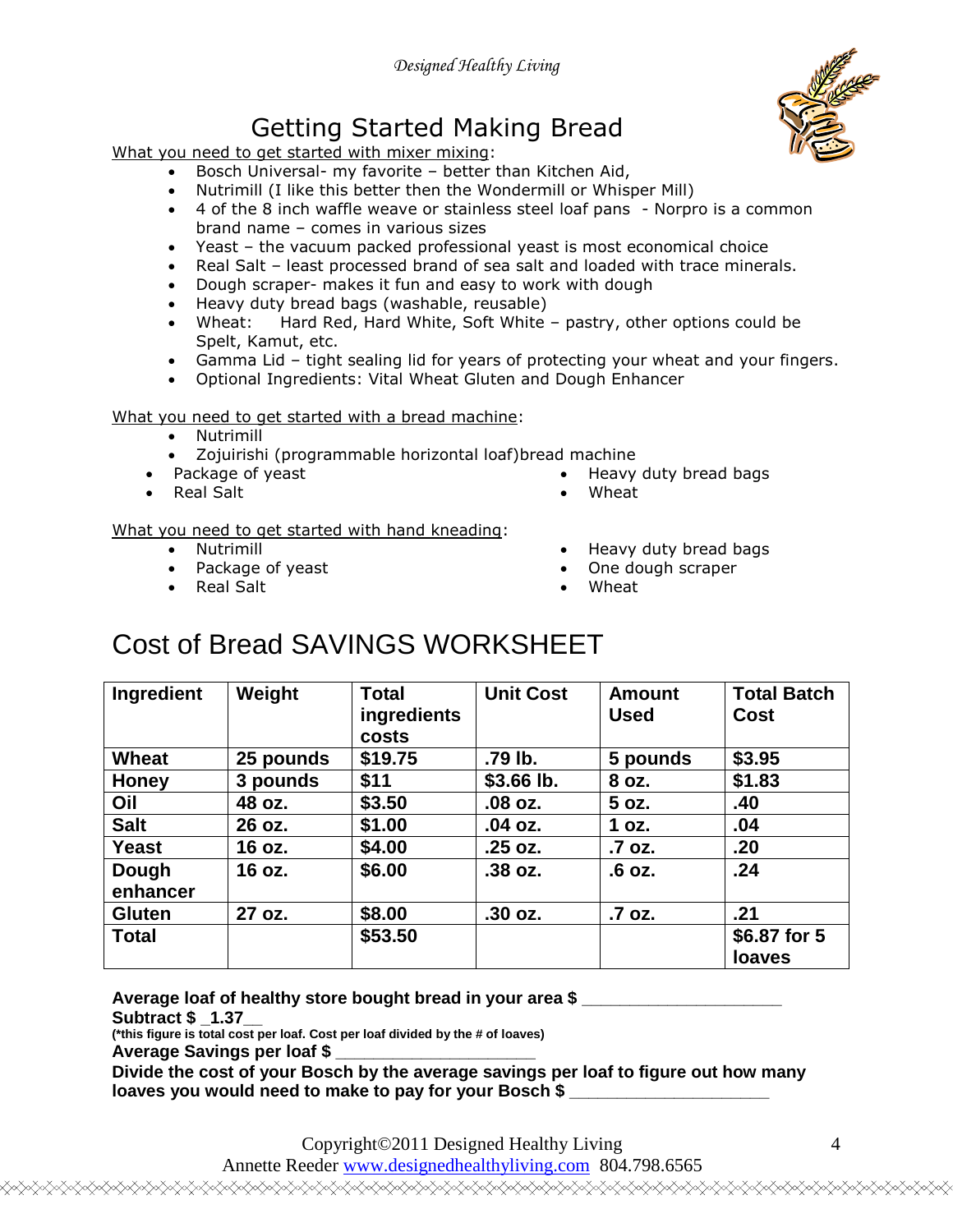### **Specials – TODAY**

#### BEST SPECIAL

- 1. Nutrimill------------------------\$259
	- INCLUDES Coffee Grinder/ Seed Grinder (\$20 value), FREE SHIPPING
- 2. Bosch Universal Mixer ------------\$429 INCLUDES – Cookie paddles, cookie sheets, parchment paper (100 pak), FREE SHIPPING
- 3. All Supplies to get started go to [www.designedhealthyliving.com](http://www.designedhealthyliving.com/) Resources

## **The Nutrimill Grain Mill**

 **Super fine OR coarser flour, your choice!** The Nutrimill uses a high speed impact chamber to create flour from grains and beans, a well-proven milling method. **But the Nutrimill has raised the bar for grain mills with new features and abilities users have asked for — a combination of features found in no other mill.** The first of these is the ability to grind super fine flour (much finer than any other impact mill) and also adjust to produce the coarser flour grind you need for perfect corn breads. Its impact grain milling heads provide a 400% range of adjustment from fine to coarse, *ten times greater than earlier impact mills!* This



Nutrimill is the most popular grain mill on the market, and turns out terrific flour, quickly and easily.

- **Great Capacity:** The award for largest-capacity modern grain mill belongs to the Nutrimill, which allows you to grind up to 20 cups of flour at one time! The Nutrimill's grain hopper and flour bin are perfectly matched: Fill with grain once, and get 20 cups of flour (or you can do any smaller amount.)
- **Convenient, Powerful & Fast:** Just pour grain in the hopper, turn the Nutrimill on, and its powerful 12 amp, 1-3/4 hp motor does the rest, quickly producing your choice of fine, medium or coarse flour. Nutrimill's impact grinding mechanism is self-cleaning, and Nutrimill operates dustfree — so making flour won't mean extra housecleaning later! Easy-grip handles and light weight make the Nutrimill very easy to handle.
- **Multi Grain & Bean Milling:** The versatile Nutrimill grinds wheat (both hard and soft), oat groats (dehulled oats), rice, triticale, kamut, spelt, dry beans, lentils, dent ("field") corn, popcorn, dried sweet corn, split peas, buckwheat, barley, rye, millet, teff, quinoa, amaranth, sorghum, dried mung beans, chopped chestnuts and soybeans. (The Nutrimill isn't suitable for herbs, spices, oilseeds like flax, fibrous materials or sprouted foods. Grains and beans that have already been milled cannot be milled again in any impact mill, including the Nutrimill. Also note that when set for coarser "meal" texture, the Nutrimill's output remains too fine for making "cereal grinds.") The Nutrimill is an outstanding machine for making a full range of flour and meal textures.
- **Trouble-Free:** The new design of the Nutrimill's impact chamber allows you to put grain into the hopper before you turn it on with no risk of plugging the mill (something which happens with other

Copyright©2011 Designed Healthy Living Annette Reeder www.designedhealthyliving.com 804.798.6565 <del></del>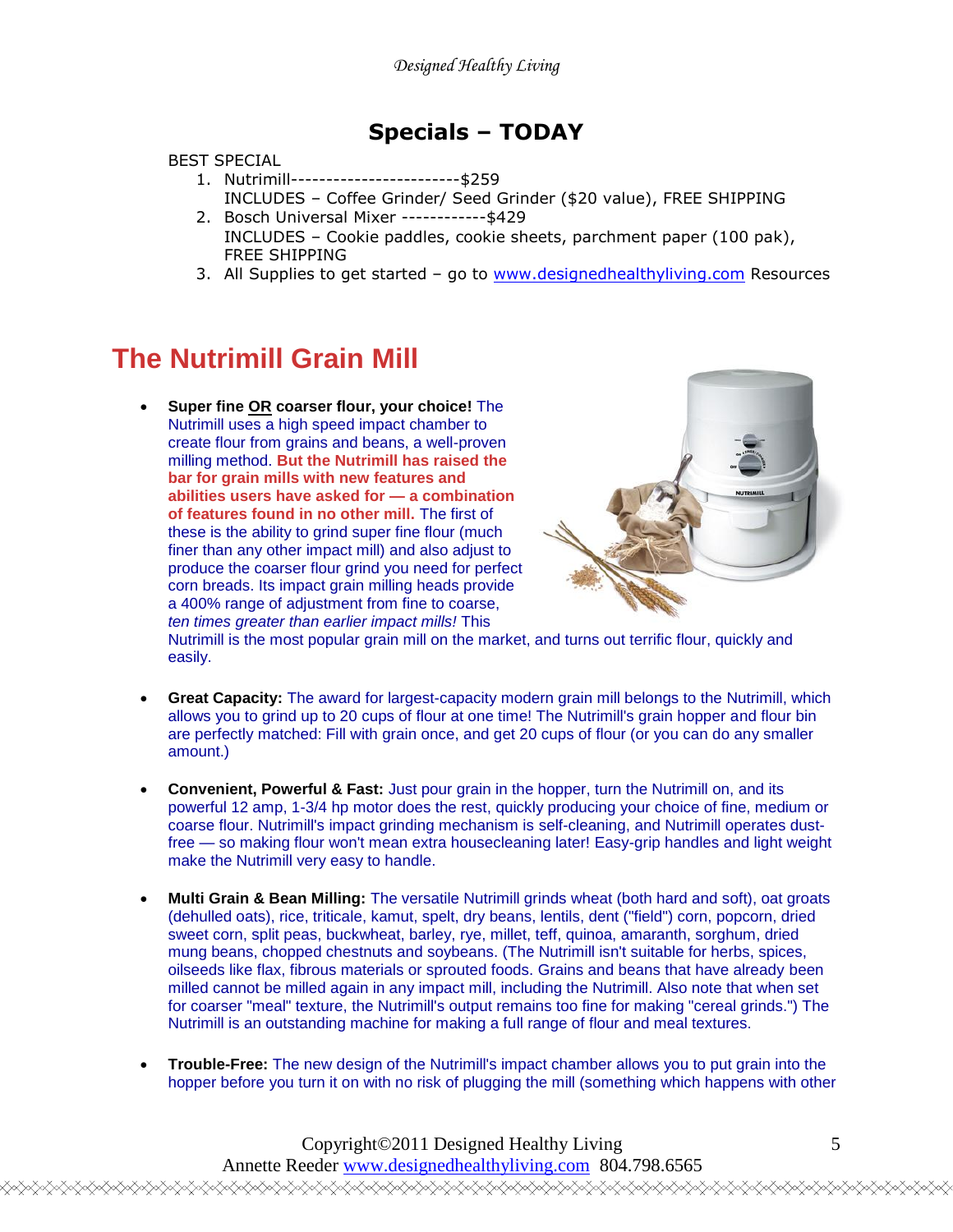grain mills.) Even if you stop it while it's milling, the Nutrimill will restart again with no trouble. This is a *crucial* design feature for an impact mill.

- **Protects Nutrients:** Nutrimill keeps your flour at temperatures (typically about 118° in our testing) that protect the nutrients in your grains. Its new airflow design make the Nutrimill the world's coolest-running impact mill.
- **Quieter Design:** The Nutrimill's maker (LeQuip of SLC, Utah) calls the Nutrimill the world's quietest impact mill, based on measurement with a decibel meter. An impact mill basically sounds like a vacuum cleaner, and the Nutrimill is much quieter than the "first generation" impact models.
- **Easy to Store:** Nutrimill's trim design fits into your kitchen easily. Keep it on your countertop for instant access, or store it -- either way, with an 11.5" storage height and 11" x 13" footprint, the Nutrimill stores compactly.
- **Lifetime Manufacturer's Warranty:** This great warranty *includes* the Nutrimill's stainless steel milling heads! The Nutrimill is made in Korea by L'Equip of Salt Lake City, Utah.



## Bosch Universal Mixer

 **The Total Kitchen Center:** This Bosch Mixer is a complete kitchen center. It's the world's premier mixer and bread maker and in a single, exceptionally-engineered machine. Available attachments extend its range of abilities to include powerful blending, food processing, food grinding and more.

**Better Gluten Development:** The Bosch Universal Mixer has achieved its

dedicated following among bread lovers not only because it lasts, but also because it *produces*. It makes better bread, faster and easier, because no one else has the patented three-arm stainless steel BreadMaster dough hook design plus the strength to run it in up to 15 lbs. of tough dough. The BreadMaster dough hook vigorously incorporates oxygen as its unique design stretches and folds dough against itself, processing 100% of your dough every four rotations around the bowl. By comparison, other mixers merely stir the dough, never achieving the Bosch's level of gluten development. Proper gluten development produces light bread with great texture. Merely stirring the dough produces "brick bread." Bread from the powerful Bosch Mixer needs to rise only once before baking, letting you make as many as eight loaves of fabulous fresh bread and have them out of the oven in just 75-80 minutes!

- **Mixing & Whipping:** Besides kneading dough, of course, you do want your mixer to mix & whip, too — and the Bosch Universal's mixing action is unequalled at both tasks. The bowl has a "tubular" bottom profile like a deep bundt cake form. Twin whips mount on top of the narrow center column, driven from below by a stainless steel drive shaft. The whips spin rapidly as they rotate, and the whip drive design allows the whips to "float" against the bottom of the bowl. The bowl's "bundt cake shape" bottom profile ensures that no lump can escape... every bit of your ingredients get mixed perfectly. The Bosch Mixer's whipping action is so energetic it will make a cup and a half of meringue from a single egg white.
- **Access, Ease & Stability:** The Bosch Universal's bottom-drive configuration gives you total access to the top of the bowl. A convenient two-part cover allows you to use just the splash ring, or add the lid for complete coverage. The bottom-drive design also provides tremendous no-tip stability through a low center of gravity, rather than by adding a ton of weight to the base weight you have to deal with every time you move other mixers. One of our new Bosch customers

Copyright©2011 Designed Healthy Living Annette Reeder www.designedhealthyliving.com 804.798.6565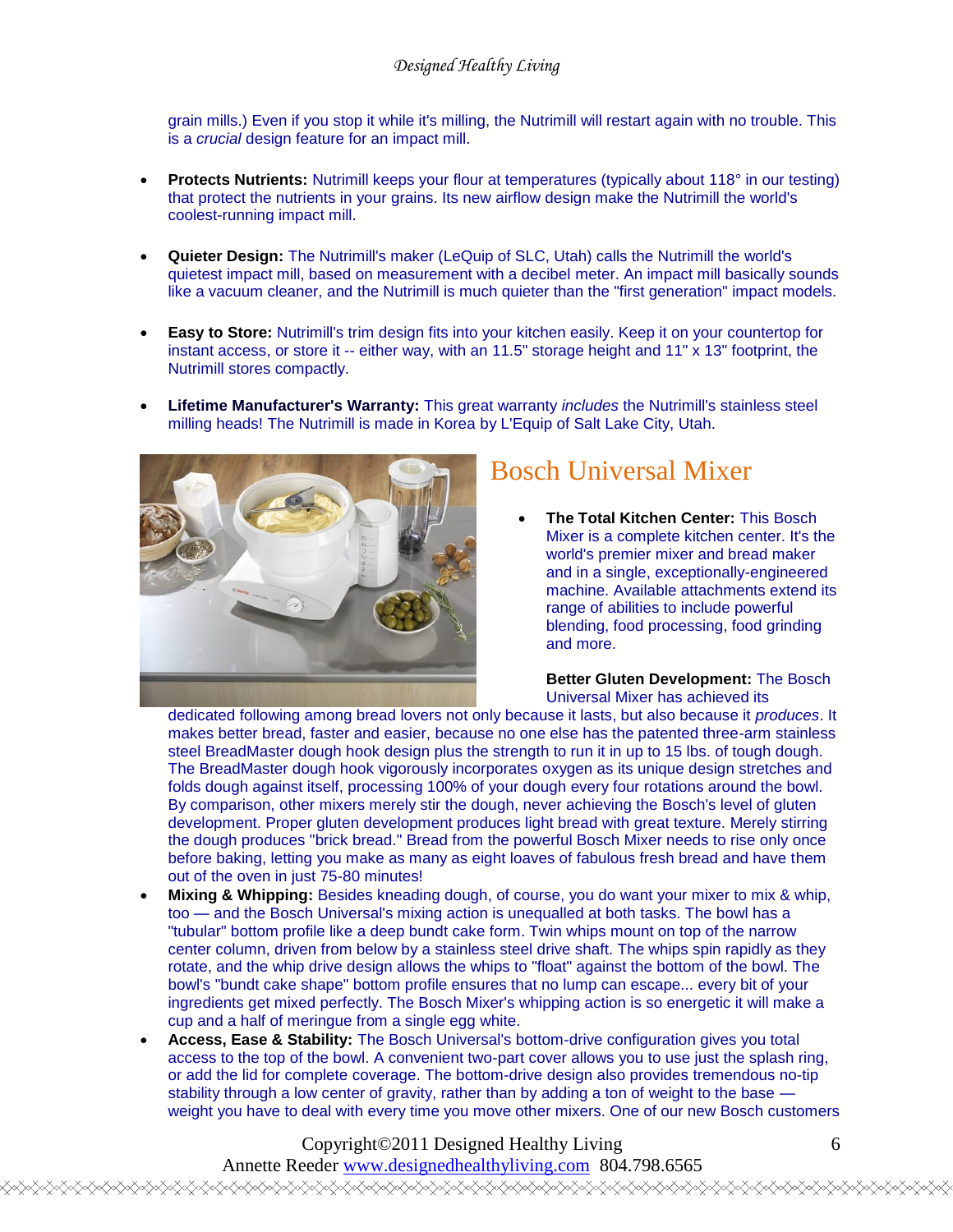"saw the light" when her old top-drive mixer fell off the counter and damaged not only her linoleum, but the subflooring too! The mixing bowl of the Universal Plus mixer locks down to the mixer's base for rock-solid attachment and even greater stability, and powerful suction-cup feet keep your Bosch mixer right where you put it.

**Optional Accessories** From food processing to making pasta, the Bosch Universal gives you the tools to do the job right. The most popular accessories for the Universal Plus are the new MX3 Blender, and the Food Processor. The Universal is available in a "package" with the blender, but if you choose to start without the very popular blender option, you can always add the blender later because the base unit is the same either way.

 **Quiet:** Whether you're in the kitchen for an hour or all day, it's very nice to have quiet running machines, and the Bosch mixer runs at about *half* the sound level of competitive kitchen mixers, because the belt on the Bosch mixer naturally turns quietly compared to breakage-prone, whineproducing gears.

**The Warranty is Proof:** The Bosch mixer warranty backs up the claim that this is a better machine. The Bosch mixer motor and transmission are guaranteed for **3 full years!** To get equal warranty coverage from the competition, you'd have to buy three of their mixers.

 *Bosch has produced over 240 technical and design innovations* since the introduction of their first mixer in the 1950's. The fruit of this constant dedication to excellence shows in today's superior Bosch Universal Mixer. Save money, time and labor while you enjoy creating foods brimming with fresh flavor and nutrition for yourself and your family, with the Universal model of Bosch mixer!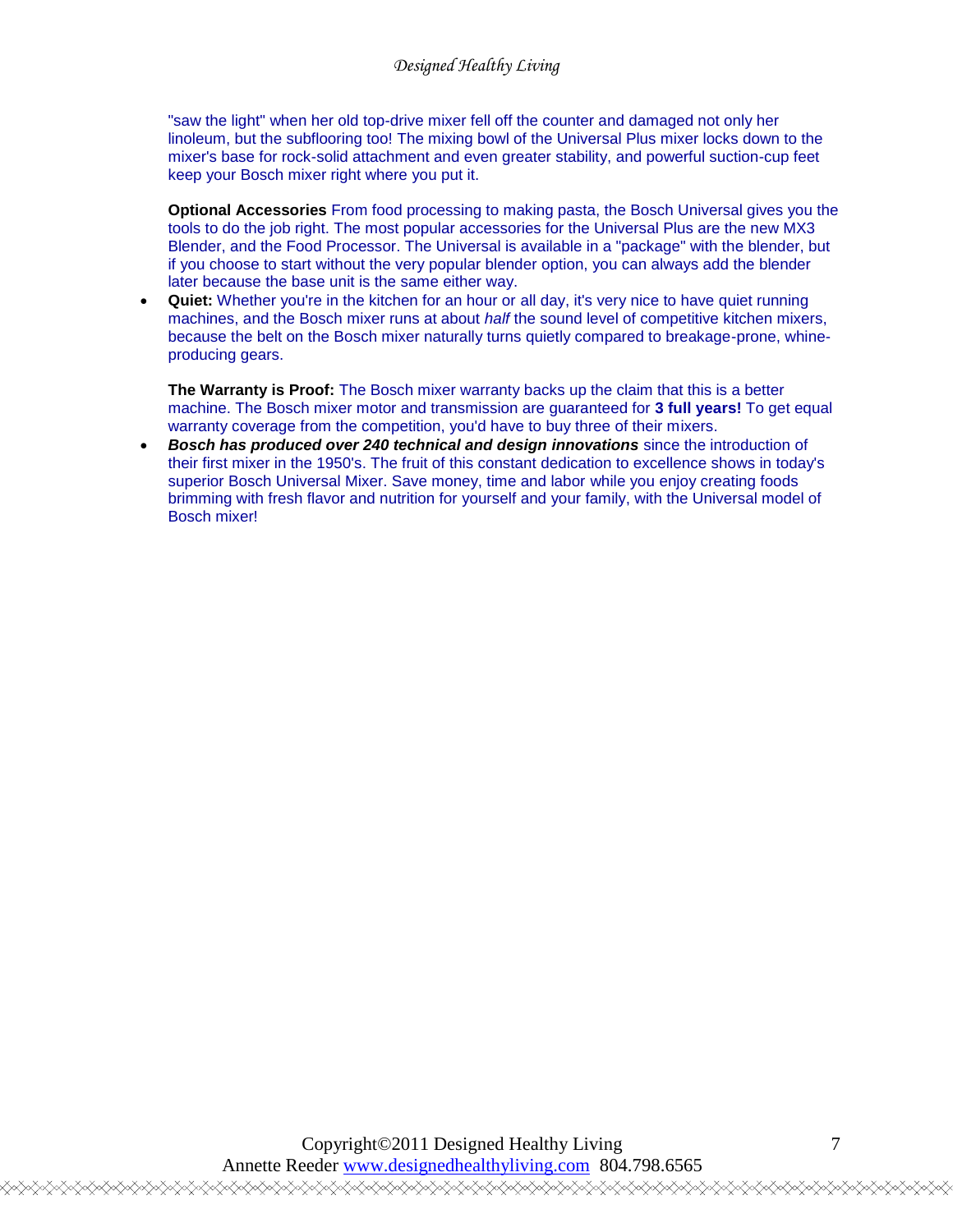## Class Recipes

## Denise's Soft and Satiny Dinner Rolls or Bread

"This recipe makes a velvety-smooth loaf of bread or soft and moist rolls. It has won many ribbons at our local 4-H fair and is my most requested recipe. " Denise Fidler, Owner of The Country Baker. [www.countrybaker.com.](http://www.countrybaker.com/) Used with permission.

First: Using the Nutrimill, grind 12 cups of hard white whole wheat or have on hand, 5 pounds of flour. (18-22 cups). In Bosch Mixer bowl place:

6 cups really warm water (115-130 degrees) 1/2 cup dry milk powder or buttermilk powder 1/3 cup dry lecithin 3/4 cup extra virgin olive oil or safflower oil 1 1/4 cups raw honey 5 Tablespoons instant yeast 10 cups of the flour

Mix slightly on lowest speed and cover and let set for 10-15 minutes or longer. This is called sponging. Be careful, though, it may come up over the sides!

Then add: 3 Tablespoons dough enhancer (or 2 vitamin C crushed) 1/2 cup gluten 3 Tablespoons salt

Add enough remaining flour to create a soft and slightly moist dough. The dough should clean away from the sides of the bowl. Knead 5-7 minutes in Bosch mixer on speed 1-2 or until gluten is fully developed. For a more 'pronounced flavor' you may cover and let rise until double and punch down before shaping.

Shape into rolls: Roll dough out into a rope and tie as for a knot, tucking the ends up in through the middle from the bottom.

Shape into bread: Take dough out of Bosch bowl and shape into a neat 'log'.

Divide dough into about 4 equal pieces that will fit snugly into the 8 inch greased Norpro 1 1/2# pans. Tuck each piece of dough into the pan squeezing and tucking down toward the bottom. The pans should each be filled about 2/3 of the way.

Cover and let rise until double in a warm draft-free place. This should take anywhere from 20-40 minutes. I preheat my oven and place the loaves on top while it is preheating. Some people prefer to set the loaves in a slightly preheated oven that has been turned off and then turned back on again after about 20 minutes.

> Copyright©2011 Designed Healthy Living Annette Reeder www.designedhealthyliving.com 804.798.6565

<sub></sub>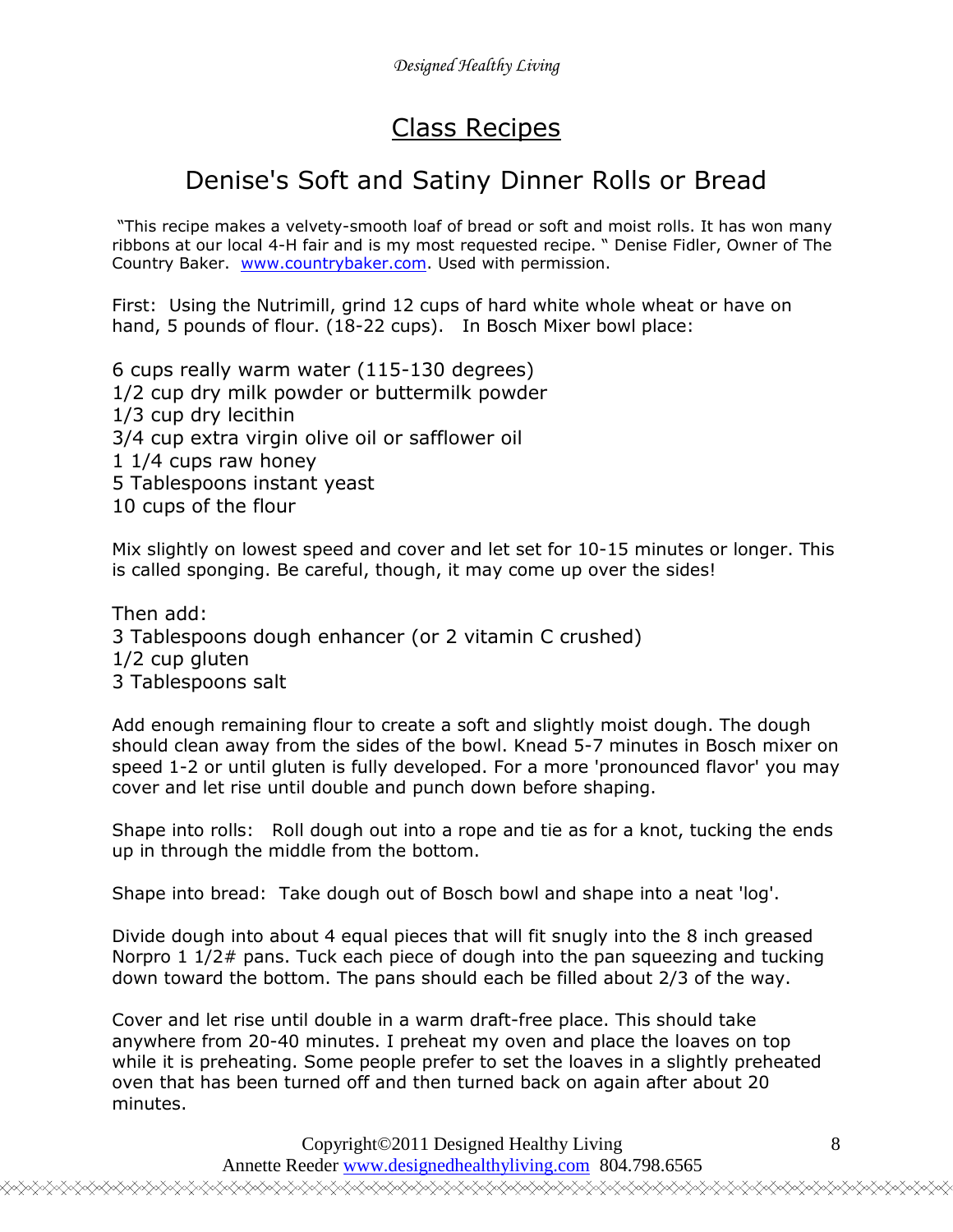If desired, beat 1 egg or egg white with a splash of water and brush onto loaves or rolls. Sprinkle with oat, rye, or whole grain flakes. Sesame or poppy seeds work well too. This makes a beautiful presentation and the flakes or seeds add a delicious 'toasted' flavor to the bread.

Bake at 350 degrees for 20-25 minutes for rolls and 30-35 minutes for bread. Recipe makes approximately 12-15 dozen rolls or four 8 inch loaves of bread that freeze well.

## Whole Wheat Honey Bread (5 loaves)

Using the same recipe instructions as in Denise's Soft and Satiny Bread and Rolls. If you want a bread that is a little more moist and sweet, then this version may suite your taste.

Mill 13 cups of grain – 19-21 cups of flour

6 cups warm water 3/4 cup olive oil 1 1/3 cup honey 4 eggs 4 tablespoons Yeast 2 tablespoons dough enhancer - optional 4 tablespoons lecithin - optional

Mix the above ingredients and 10 cups of the milled flour in the Bosch mixer and let sponge for 15 minutes.

Then add: 1 1/2 tablespoons gluten - optional 2 tablespoons salt 10-11 cups of flour

Mix in flour until the dough begins to pull away from the sides of the machine. Then let the machine knead the dough for 5-7 minutes. Take dough out and shape into the loaf pans. Let rise for 30 minutes and bake for 27 minutes at 350'

For more information on mixing this bread refer to the instructions in "Denise's Soft and Satiny Bread" in the Bosch mixer. This recipe has the same ingredients as the regular Whole Wheat Honey Bread listed in this cookbook. Enjoy!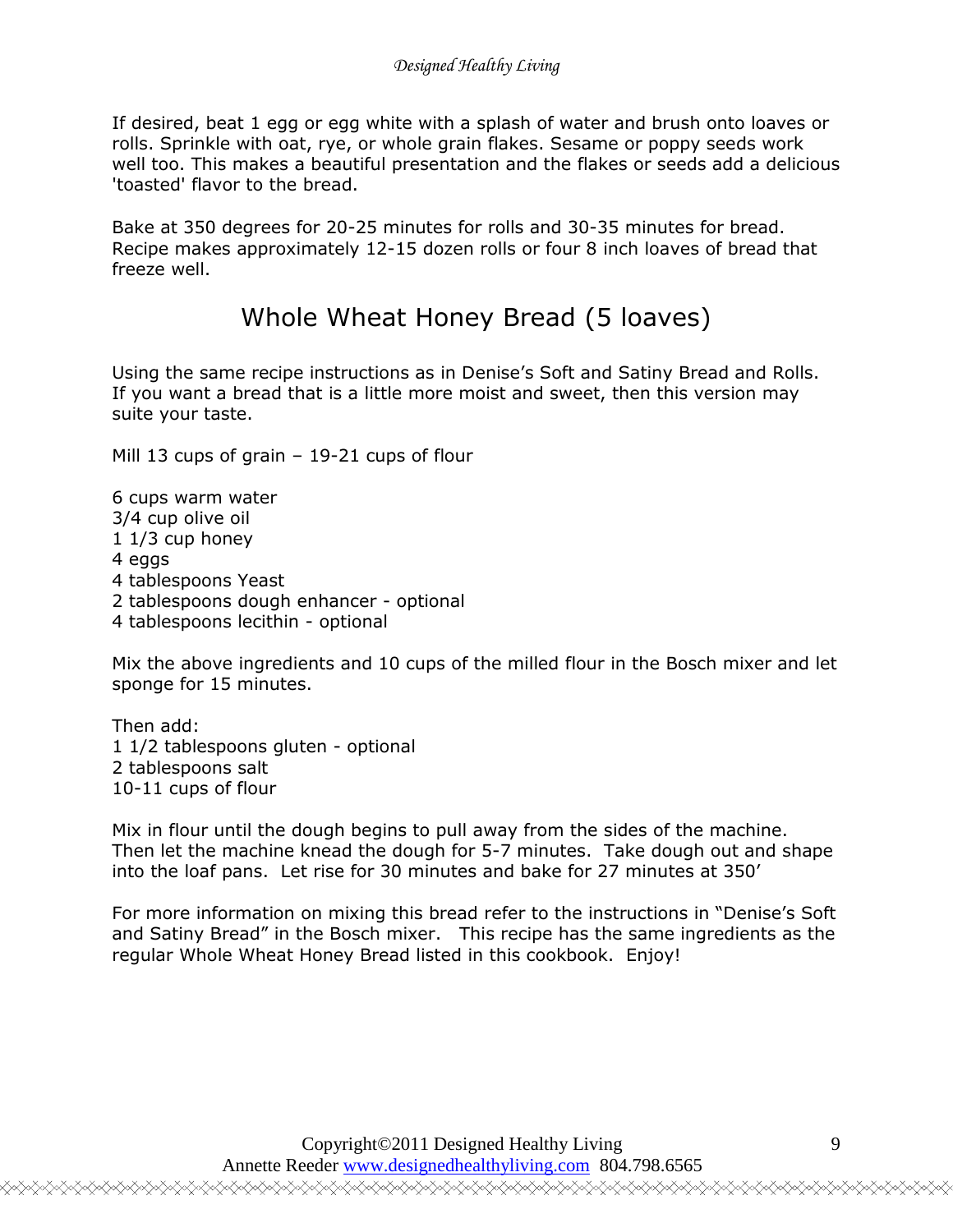### Whole Wheat Honey Bread One Loaf Recipe

1 1/2 cups hot water 1/3 cup olive oil 1/3 cup honey -- less is ok 5 cups whole wheat flour -- hard red or hard white 2 teaspoons salt 2 tablespoons lecithin -- optional 2 tablespoons ground flax seed -- optional 1 egg 1 tablespoon yeast

Place ingredients in your bread machine in the order given. Make sure paddles are in place first. Bake on desired setting. My family's favorite bread recipe can be used for buns and rolls. Makes 20 rolls.

**Note**: Set the bread machine on dough cycle. Then when the cycle is finished, take the dough out of the bread machine and shape it into a loaf of bread. If the dough is a little sticky knead a small amount of flour into it as you shape it. Place in a greased loaf pan. Let rise for approx. 40 minutes. Bake at 350' for 27 minutes. Makes 2, one pound loaves or 1, two pound loaf.

This recipe can be made with the Bosch mixer or by hand. Put the ingredients – only half the flour - in the mixer and mix for 2 minutes. Let sit for 15 minutes. Then add the remaining flour. After the remaining flour has been added keep the mixer kneading the dough for 7 minutes. The dough should pull away from the sides of the bowl. If it does not do this then add more flour.

After the kneading shape dough into the form you are baking and let rise for 30 minutes. After dough has risen to double its size bake for 27 minutes.

#### **Strawberry Butter**

Put in blender and mix until smooth. 1 cup strawberries – thawed, drained ¼ cup honey 1 stick butter Other Variations could be blueberries or raspberries.

### **Honey Butter**

Put in blender and mix until smooth.

1 stick butter 1 cup honey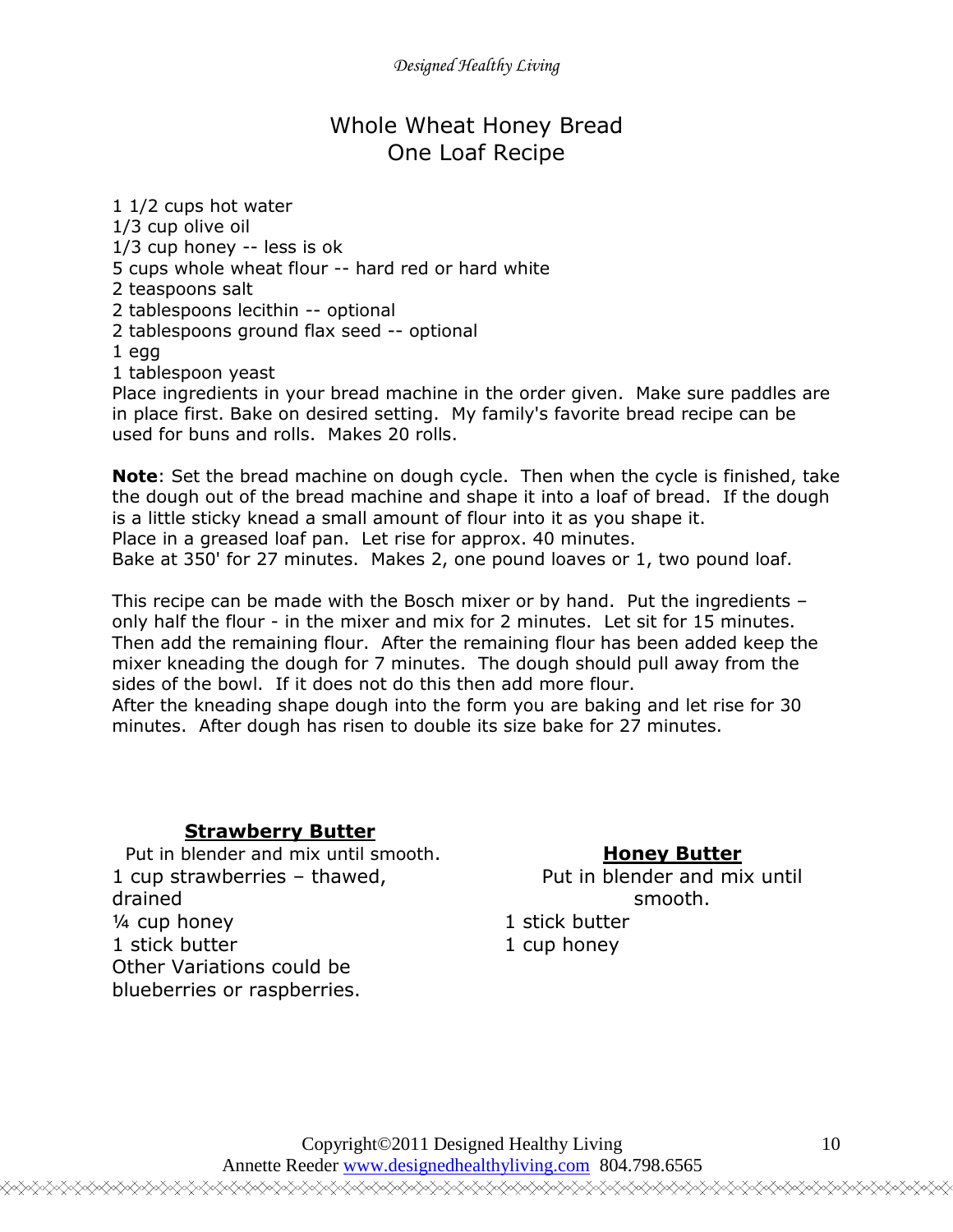#### **Cinnamon Bread**

Cinnamon Raisins Coconut Butter to be melted **Nuts** Powdered apples Sucanat Chocolate chips Roll out dough into a rectangle. Brush the dough with melted butter. Then add

ingredients. Any variety will be fine. A whole wheat dough has a strong flavor so extra spices is better. After all ingredients are sprinkled over dough, rollup like a sleeping bag. The cinnamon roll can then be sliced and placed with sides touching for baking or baked as a jelly roll and sliced after it cools. Bake at 350' for 30 minutes.

#### **Garlic Herb Bread**

| This can be a roll or kneaded in or placed on | Italian seasoning               |
|-----------------------------------------------|---------------------------------|
| top                                           | Olive oil                       |
| Garlic seasoning                              | $\text{Cheese}-\text{optional}$ |

#### **Sausage Cheese Bread**

Roll out dough into a rectangle. Brush a little olive oil or melted butter on the dough. Then add seasonings, cheese and sausage. Roll up like a sleeping bag. Bake at 350 for at least 30 minutes or until done.

Cooked turkey sausage Shredded cheese – farmers Olive oil or butter Italian seasoning

#### **Cheese Bread**

These ingredients are kneaded into the dough. Do not over knead since the dough has already been fully kneaded. Knead only until mixed.

Roll out each third and put cinnamon and

chopped apples on it Roll up like a sleeping bag

#### 1 cup shredded cheddar cheese Basil, oregano, garlic powder

|                          | <b>Braided Apple Cinnamon</b>  |
|--------------------------|--------------------------------|
| Chopped apples           | Sucanat $-$ a little           |
| Cinnamon                 | <b>Nuts</b>                    |
| Directions for braid     | Then braid the three together. |
| Divide dough into thirds |                                |

#### Copyright©2011 Designed Healthy Living Annette Reeder www.designedhealthyliving.com 804.798.6565

<del></del>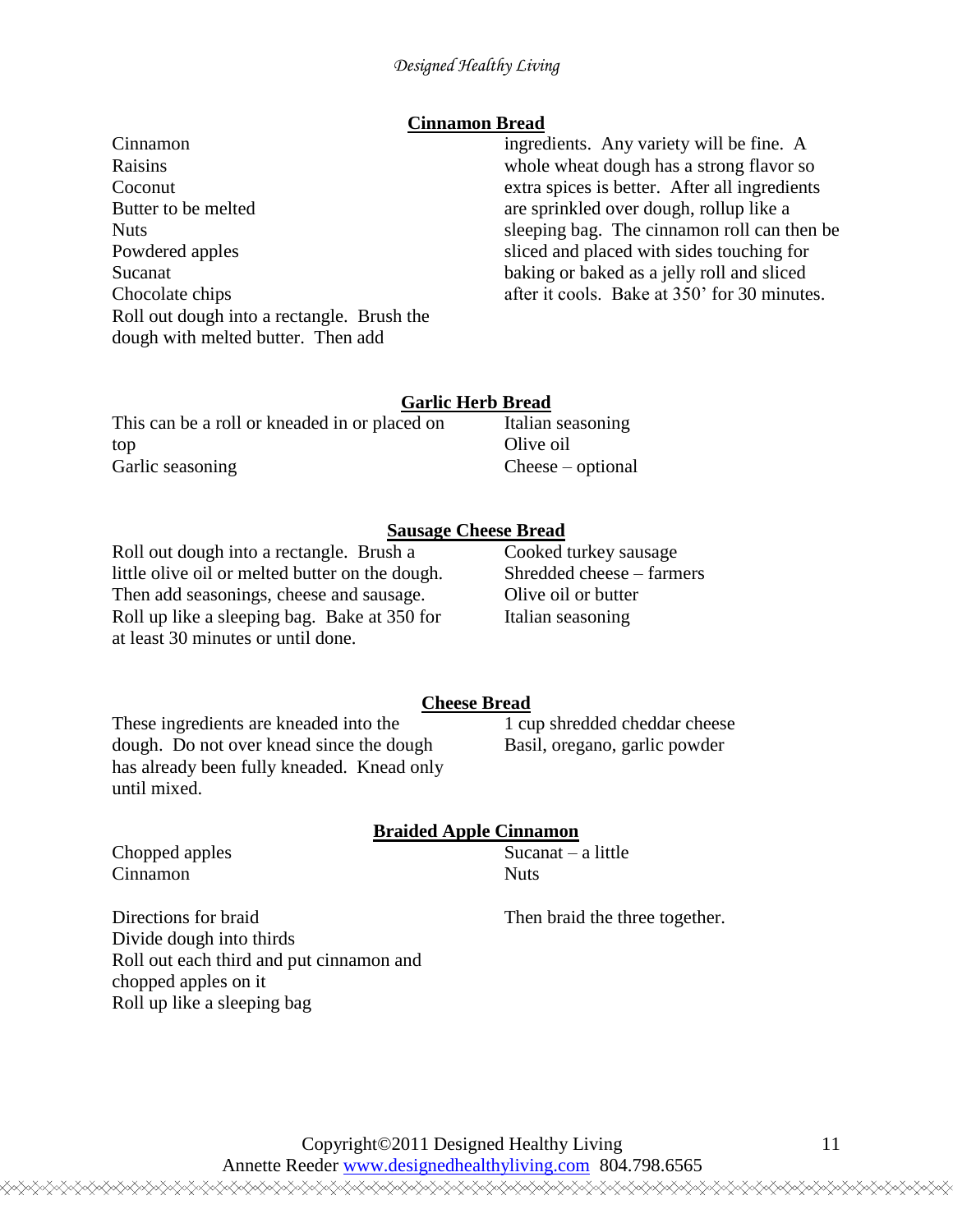#### **Spinach-Cheese French Bread**

1 small onion, chopped

2 tablespoons butter

1 package 10 oz. frozen chopped spinach, thawed and squeezed dry – or fresh spinach cooked and chopped

1 cup mozzarella cheese, shredded – Farmers cheese will work well

1 cup shredded cheddar cheese

1 cup chopped fresh mushrooms

1/8 teaspoon salt

1/8 teaspoon pepper

1/8 teaspoon hot pepper sauce – optional

1 loaf French bread halved lengthwise

½ cup parmesan cheese

1. In large skillet, sauté onion in butter until tender. Remove from heat. Stir in spinach, cheeses, mushrooms, salt, pepper and hot pepper sauce. Spoon onto bread halves. 2. Place on an ungreased baking sheet. Sprinkle with Parmesan Cheese. Bake 350' for 10-15 minutes or until cheese is melted.

#### **Spinach Cheese Stromboli**

Follow step 1 above for sautéing onions and adding spinach, cheese, mushrooms and seasonings. Roll out dough into a rectangle and spoon the spinach cheese mixture to cover 2/3 of the dough. Then the dough can be rolled up like a sleeping bag or the edges can be rolled and made into an edge and baked like a pizza. Bake 350' for 15 minutes.

#### **Ranch Pizza Pinwheels**

Pizza crust dough- you can use the recipe in the Healthy Treasures cookbook ¼ cup prepared ranch salad dressing – make your own for better flavor and health ½ cup shredded Colby Monterey jack cheese – or cheese of your choice  $\frac{1}{2}$  cup diced meat – your choice – pizza type ¼ cup chopped green onions

On a lightly floured surface, roll pizza dough into a 12 inch x 10 inch rectangle. Spread ranch dressing evenly to within 1/4 of edges. Sprinkle with cheese, meat and onions. Roll up jelly-roll style, starting with long side.

Cut into 1 inch slices. Place cut side down on a greased baking sheet. Bake at 425' for 10-13 minutes or until lightly browned. Serve warm with pizza sauce or additional ranch dressing if desired. Refrigerate leftovers.

#### **Italian Bread**

Make bread following either of the recipes in this booklet.

Place the dough on a round cheese cake or plain round cake pan.

As it rises, add Italian seasoning, a bit of garlic powder plus thinly sliced onions on top.

Red onions make it look very fancy, like Panera's Focaccia bread. Cheese could be added also.

A Christmas bread could also have red and green peppers on top. Cook as directed for bread.

Copyright©2011 Designed Healthy Living

Annette Reeder www.designedhealthyliving.com 804.798.6565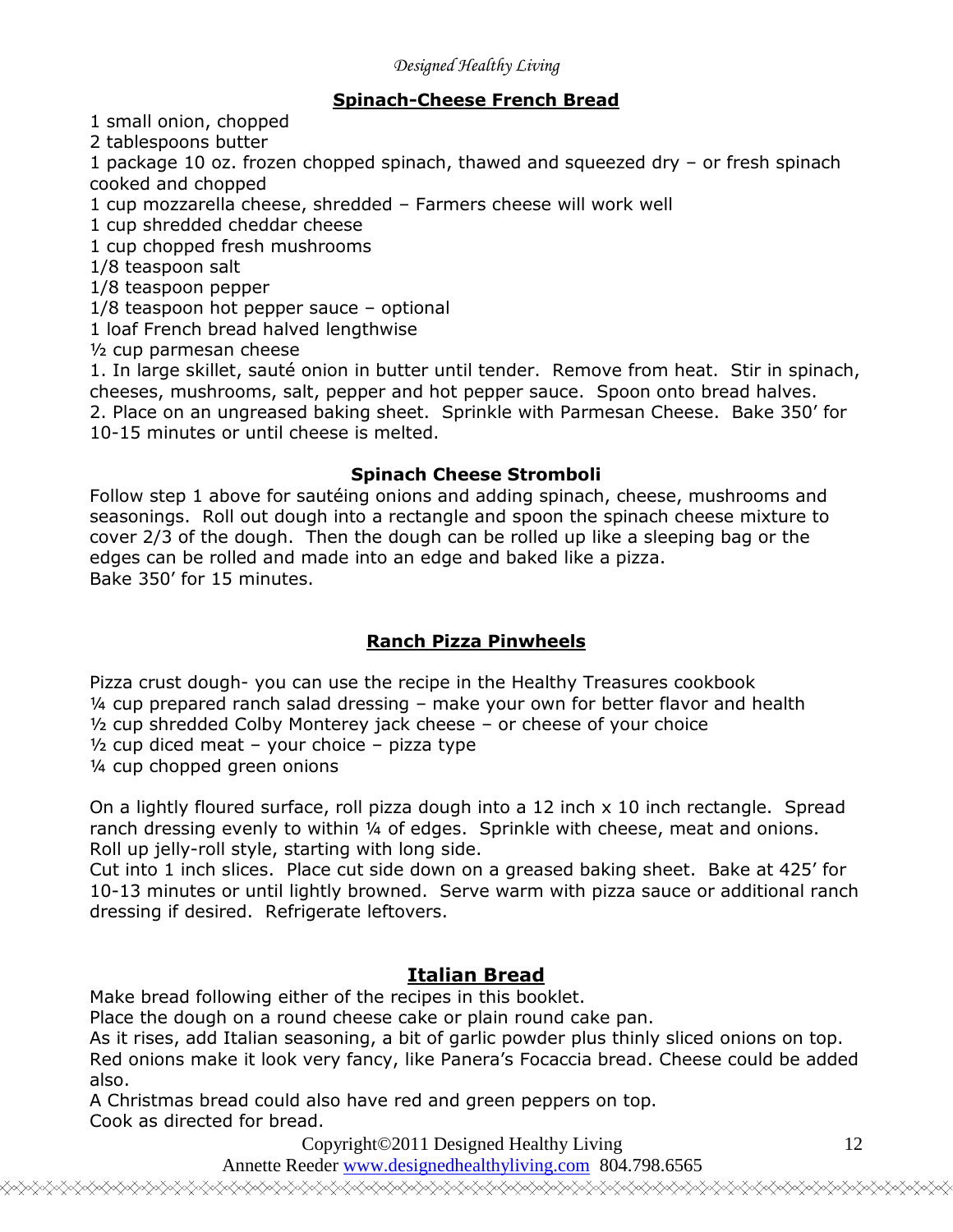### **Recipes to try at home:**

#### **Cream Cheese Pumpkin Muffins**

| Here is a special holiday treat that is rich and delicious.<br>Filling                                                                                                                                        |                                                                      |
|---------------------------------------------------------------------------------------------------------------------------------------------------------------------------------------------------------------|----------------------------------------------------------------------|
| 5 ounces cream cheese, softened,<br>1 <sub>egg</sub>                                                                                                                                                          | 2 tablespoons sucanat with honey, or<br>sugar                        |
| Mix above ingredients and set aside.<br>Topping<br>1/3 cup dried coconut, unsweetened<br>1/4 cup chopped pecans                                                                                               | $1 \frac{1}{2}$ tablespoon                                           |
| Mix above ingredients and set aside.<br>In bowl mix together:<br>1 1/2 cups soft whole wheat pastry flour<br>or hard white whole wheat flour<br>1 cup sucanat with honey or sugar<br>1 teaspoon baking powder | 1 teaspoon cinnamon<br>1/4 teaspoon salt<br>1/8 teaspoon baking soda |
| Mix together in separate bowl:<br>1 <sub>egg</sub><br>3/4 cup pumpkin puree (may use canned)                                                                                                                  | 2 tablespoon oil<br>1/2 teaspoon vanilla                             |

Fold these ingredients into the flour mix.

Fill muffin pans half full with batter and then add a dollop of filling on top)1 T.) and add remaining batter. Sprinkle topping over each and bake at 400° for about 18-20 minutes. Makes 9-10 muffins.

#### **Almond Raspberry Cheese Bread**

| 3 cups freshly milled hard white wheat  | $\frac{1}{2}$ cup butter, cut into small pieces |
|-----------------------------------------|-------------------------------------------------|
| flour                                   | $1/3$ cup milk                                  |
| 2 cups freshly milled soft white pastry | $1/4$ cup water                                 |
| flour                                   | 3 eggs                                          |
| $1/2$ cup honey                         | 1.5 cups sliced and toasted almonds             |
| 1 tablespoons yeast                     | 1 cup raspberry jam                             |
| 1/2 teaspoon salt                       |                                                 |
| <b>Cream Cheese Filling</b>             |                                                 |
| 2 - 8 ounce packages cream cheese,      | $1/8$ cup flour                                 |
| softened                                | 1 eggs whites                                   |

1/2 cup sucanat with honey Beat until smooth.

1 eggs whites 1 teaspoon grated lemon peel

In heavy-duty mixer bowl with dough hook, attachment or large bowl if kneading by hand combine 2 cups flour, honey, yeast, and salt. Heat butter, milk and water until

> Copyright©2011 Designed Healthy Living Annette Reeder www.designedhealthyliving.com 804.798.6565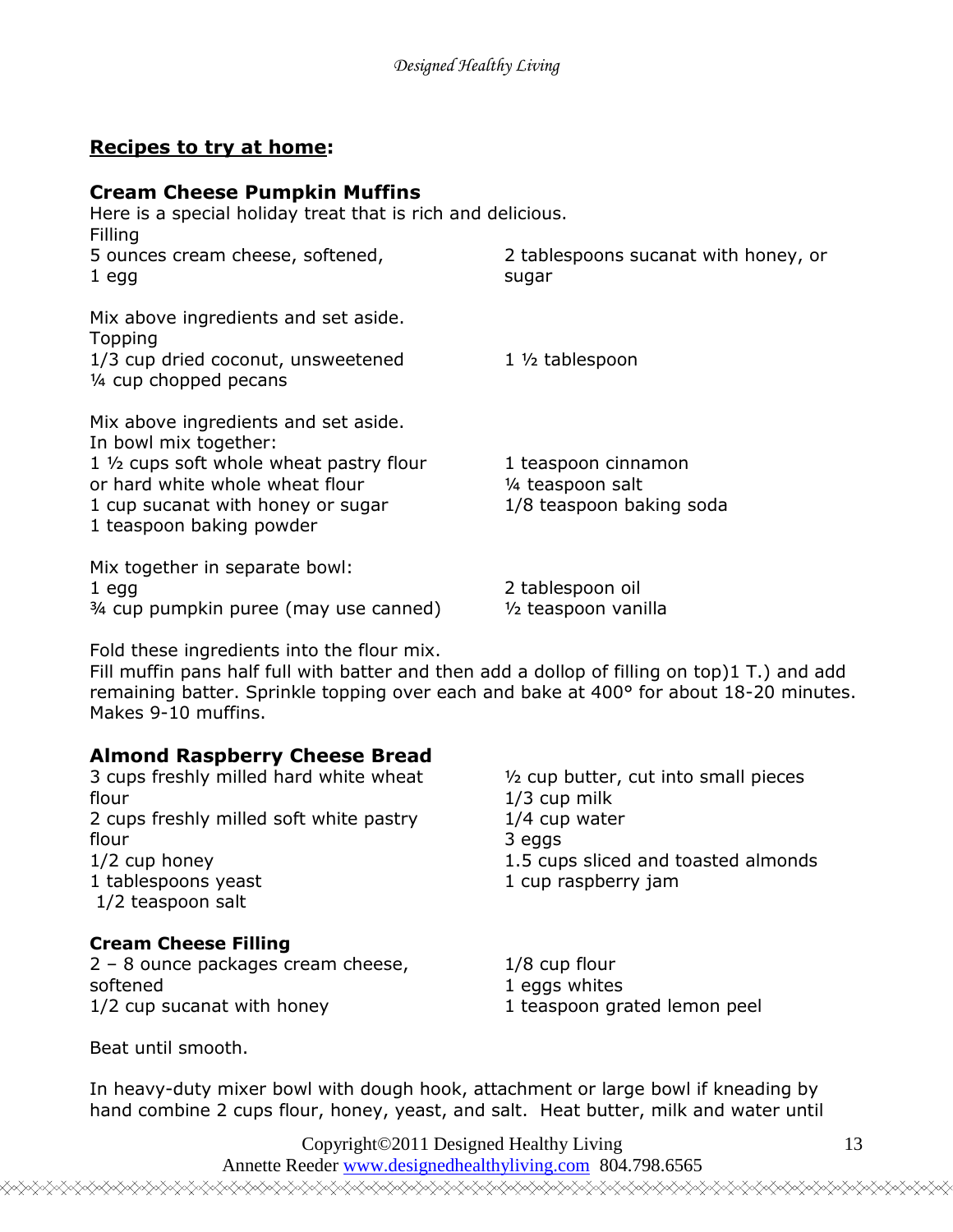120° -130°. Butter does not need to melt all the way. Add to mixer bowl. Stir in eggs, 2 cups of the almonds and enough additional flour to make a smooth dough and knead 5-7 minutes in mixer bowl or 12-15 minutes by hand until dough is smooth and satiny. Divide dough into 2 equal pieces and roll out into rectangles. Spread cream cheese filling down the center third of each rectangle and spread raspberry jam on top of that. Along each side cut one inch strips from edge of filling to edge of dough. Starting at one end, alternately fold strips from each side across filling toward opposite end. Transfer to greased sheets and cover and let rise until double and bake at 375° for about 25 minutes. Drizzle with powdered sugar glaze and toasted sliced almonds.

#### **Glaze**

Combine in bowl: 1 cups powdered sugar (honey crystals can be placed in a blender to become a powder) Beat until smooth.

1/4 cup milk 1/2 teaspoon vanilla

### **Cranberry Wreaths**

These are an attractive addition to your holiday goodies!

One Soft and Satiny Bread recipe.

Roll dough into two 21 inch by 12 inch rectangles. Spread cranberry filling over dough to within  $\frac{1}{2}$  inch of the edges. Fold length-wise in thirds to enclose the filling making a 12 x 7 inch rectangle. Press edges together to seal.

Cut dough into twelve 1 inch strips. Holding ends of strips, twisted three times. Pinch together ends of each twisted strip to form wreaths; place on greased baking sheets. Cover; let rise in warm place until almost doubled about 45 minutes. Bake at 400° for 12-15 minutes or until done. Cook and drizzle with glaze.

#### **Cranberry Filling**

In sauce pan combine 2 cups finely chopped cranberries 1 cup sucanat with honey or sugar 4 teaspoon freshly grated orange peel Bring to boil and then simmer over low heat until very thick being sure to stir frequently. Let Cool.

#### **Glaze**

2 cups powdered sucanat or sugar ½ cup milk

1 teaspoon vanilla

### **Spicy Holiday Orange-Cranberry Bread**

Knead into enough dough for 1 loaf until soft and pliable; 3-4 Tablespoon gluten- to lighten the loaf

Then Add: 1 Tablespoon orange oil Rind of 1-2 organic oranges chopped fine 1 ½ cups dried cherries or cranberries

1 cup chopped pecans ½ teaspoon cinnamon ½ teaspoon nutmeg

Bake at 350° for 30-35 minutes.

Copyright©2011 Designed Healthy Living Annette Reeder www.designedhealthyliving.com 804.798.6565

<del></del>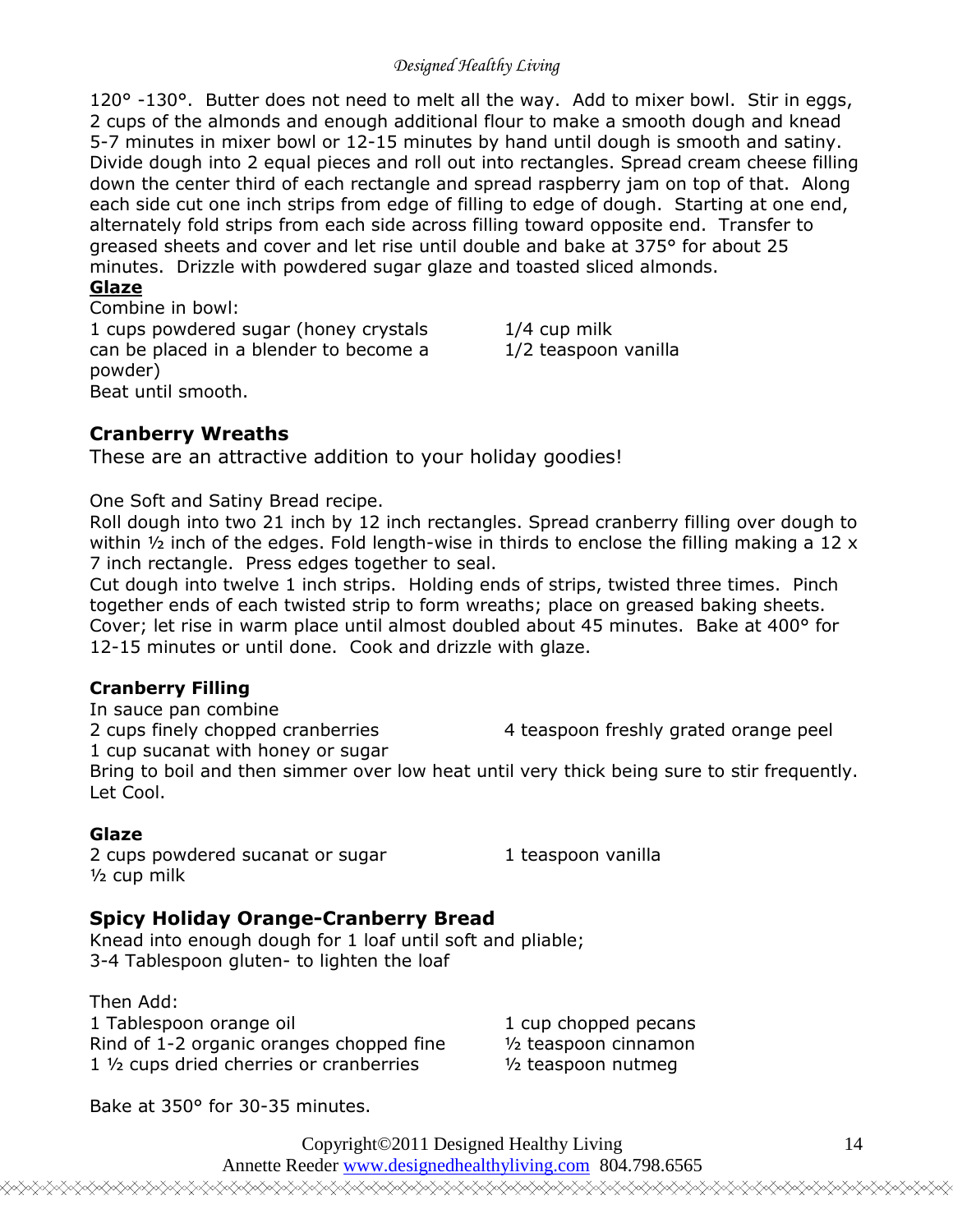## **Garlic Knots**

Prepare your favorite bread dough. Use fresh herbs finely chopped for a flavorful delight.

8 cloves garlic – minced ¼ cup olive oil ¼ cup basil 1.8 cup rosemary

1/8 cup fresh oregano ½ tsp. salt ½ cup - Fresh grated parmesan cheese

When dough is ready (kneaded), place approx. 1 tablespoon sized pieces on baking sheet. Bake in 350' oven for about 10 minutes – before browned. In a large bowl pour in olive oil, add raw shopped herbs, salt and cheese. Stir with whisk. Toss in the baked dough balls to fully coat. Serve warm.

## **Easter Egg Nest Bread**

1 ½ cups water 2/3 cup milk ½ cup butter Heat these liquids to 120'-125' and set aside.

| 5 cups freshly milled hard white wheat  | 1 T. orange oil               |
|-----------------------------------------|-------------------------------|
| flour                                   | 2 t. salt                     |
| 5 cups freshly milled soft pastry flour | 18 eggs                       |
| 2/3 cup honey                           | 1 cup chopped toasted almonds |
| 2 T. yeast                              | 2 T. Water                    |
| 2 T. freshly grated orange peel         | Orange icing - recipe follows |

In heavy-duty mixer bowl (Bosch) with dough hook attachment or large mixing bowl if kneading by hand, combine heated mixture, 3 cups flour, honey, yeast, orange peel, orange oil and salt. Stir in 2 eggs, almonds, and enough remaining flour to make a soft dough. Knead 5-7 minutes in mixer or 12-15 minutes by hand. Cover and rest 10 minutes. Divide dough into 4 pieces. Roll each into a 30 inch rope. Loosely twist two ropes together. Place ropes on large greased sheet. Shape into circles and pinch ends together to seal. Place 7 clean eggs evenly spaced on each circle of dough pressing between ropes in twist. Cover and let rise until double. Beat remaining eggs with 2 T. water; brush over dough being careful to get it on the eggs, if you do, they can be lightly scrubbed after baking. Bake 350' for 30-35 minutes or until done. Remove from sheet and cool on wire rack. Brush eggs with food coloring being careful not to get any on dough. Drizzle orange icing over all. Makes 2.

#### Orange Icing

2 cups powdered sugar or powdered sucanat with honey

¼ cup orange juice

½ t. orange oil

Mix together well and drizzle over Easter egg nest bread.

Thank you for enjoying this day with us. I pray your home is always filled with the daily bread that only Jesus can give and your kitchen is always blessed with fresh milled homemade bread.

God's Blessing's to you and your family, Annette  $\mathcal{R}_\text{geder}$